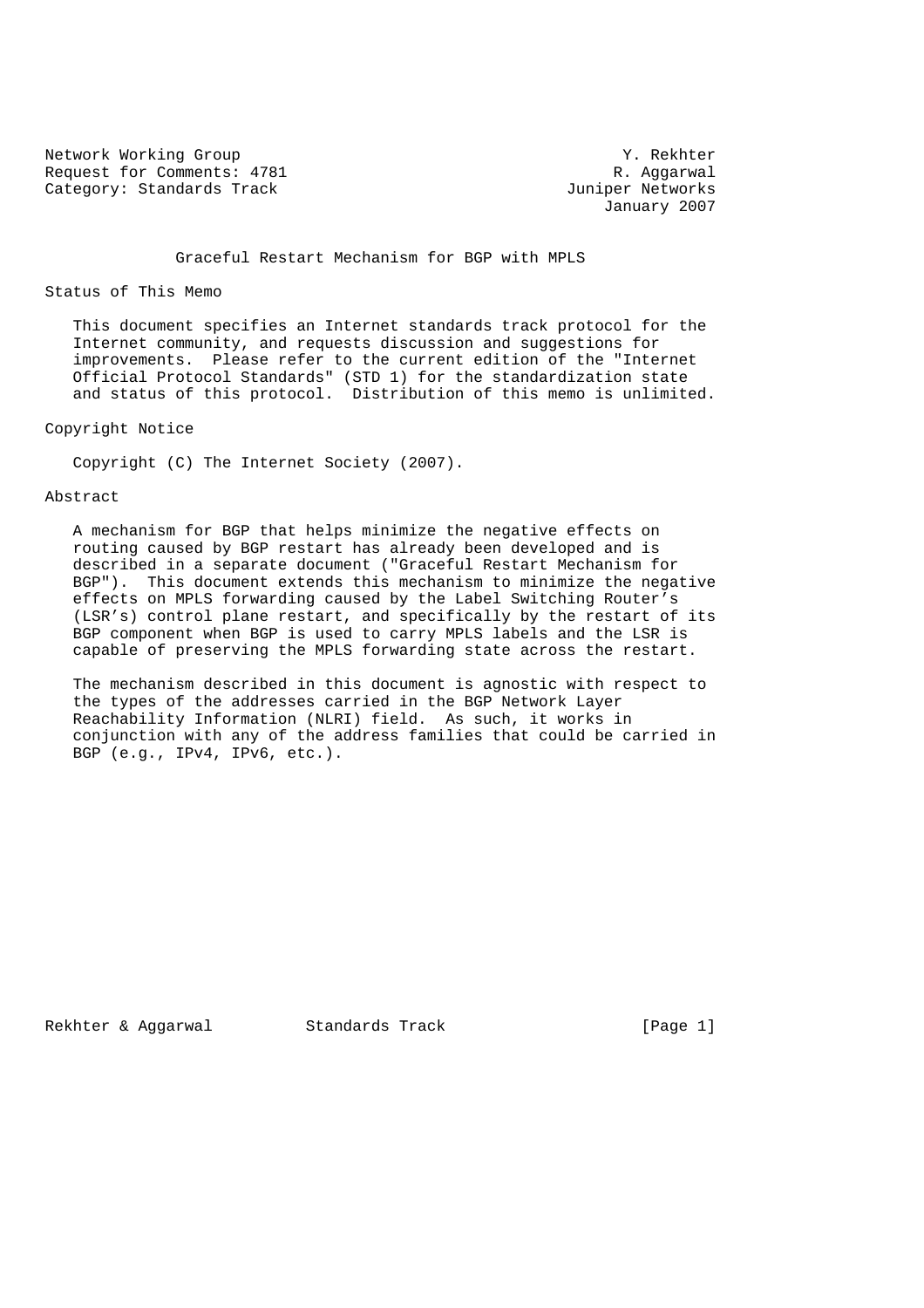Table of Contents

| 2 <sub>1</sub>   |                                                      |
|------------------|------------------------------------------------------|
| $\overline{3}$ . |                                                      |
|                  |                                                      |
|                  |                                                      |
|                  |                                                      |
|                  |                                                      |
|                  | 5. Alternative Procedures for the Restarting LSR     |
|                  |                                                      |
|                  | 7. Comparison between Alternative Procedures for the |
|                  |                                                      |
| 8.               |                                                      |
|                  |                                                      |
|                  |                                                      |
|                  |                                                      |
|                  | 1 N 1                                                |
|                  |                                                      |
|                  |                                                      |

#### 1. Introduction

 In the case where a Label Switching Router (LSR) could preserve its MPLS forwarding state across restart of its control plane, and specifically its BGP component, and BGP is used to carry MPLS labels (e.g., as specified in [RFC3107]), it may be desirable not to perturb the LSPs going through that LSR (and specifically, the LSPs established by BGP) after failure or restart of the BGP component of the control plane. In this document, we describe a mechanism that allows this goal to be accomplished. The mechanism described in this document works in conjunction with the mechanism specified in [RFC4724]. The mechanism described in this document places no restrictions on the types of addresses (address families) that it can support.

 The mechanism described in this document is applicable to all LSRs, both those with the ability to preserve forwarding state during BGP restart and those without it (although the latter need to implement only a subset of this mechanism). Supporting a subset of the mechanism described here by the LSRs that cannot preserve their MPLS forwarding state across the restart would not reduce the negative impact on MPLS traffic caused by their control plane restart. However, the impact would be minimized if their neighbor(s) are capable of preserving the forwarding state across the restart of their control plane, and if they implement the mechanism described here. The subset includes all the procedures described in this document, except the procedures in Sections 4.1, 4.2, 4.3, and 5.

Rekhter & Aggarwal Standards Track [Page 2]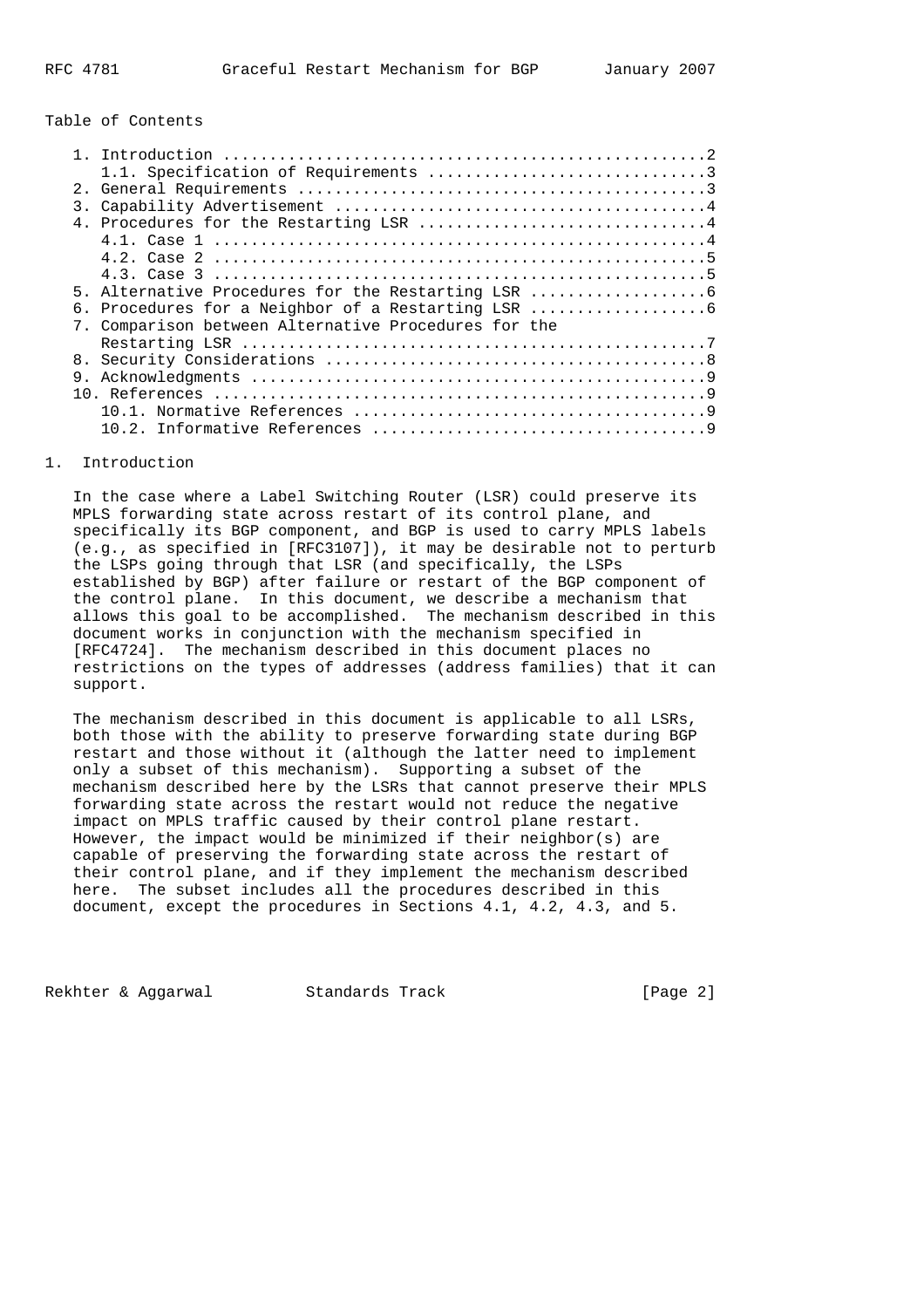For the sake of brevity, by "MPLS forwarding state" we mean one of the following mappings: <incoming label -> (outgoing label, next hop)> <Forwarding Equivalence Class (FEC) -> (outgoing label, next hop)> <incoming label -> label pop, next hop> <incoming label, label pop>

 In the context of this document, the forwarding state that is referred to in [RFC4724] means MPLS forwarding state, as defined above. The term "next hop" refers to the next hop as advertised in BGP.

## 1.1. Specification of Requirements

 The key words "MUST", "MUST NOT", "REQUIRED", "SHALL", "SHALL NOT", "SHOULD", "SHOULD NOT", "RECOMMENDED", "MAY", and "OPTIONAL" in this document are to be interpreted as described in RFC 2119 [RFC2119].

## 2. General Requirements

 First of all, an LSR MUST implement the Graceful Restart Mechanism for BGP, as specified in [RFC4724]. Second, the LSR SHOULD be capable of preserving its MPLS forwarding state across the restart of its control plane (including the restart of BGP). Third, for the <Forwarding Equivalence Class (FEC) -> label> bindings distributed via BGP, the LSR SHOULD be able either (a) to reconstruct the same bindings as the LSR had prior to the restart (see Section 4), or (b) to create new <FEC -> label> bindings after restart, while temporarily maintaining MPLS forwarding state corresponding to both the bindings prior to the restart, as well as to the newly created bindings (see Section 5). Fourth, as long as the LSR retains the MPLS forwarding state that the LSR preserved across the restart, the labels from that state cannot be used to create new local label bindings (but could be used to reconstruct the existing bindings, as per procedures in Section 4). Finally, for each next hop, if the next hop is reachable via a Label Switched Path (LSP), then the restarting LSR MUST be able to preserve the MPLS forwarding state associated with that LSP across the restart.

 In the scenario where label binding on an LSR is created/maintained not only by the BGP component of the control plane, but also by other protocol components (e.g., LDP, RSVP-TE), and where the LSR supports restart of the individual components of the control plane that create/maintain label binding (e.g., restart of BGP, but no restart of LDP), the LSR MUST be able to preserve across the restart the information about which protocol has assigned which labels.

Rekhter & Aggarwal Standards Track [Page 3]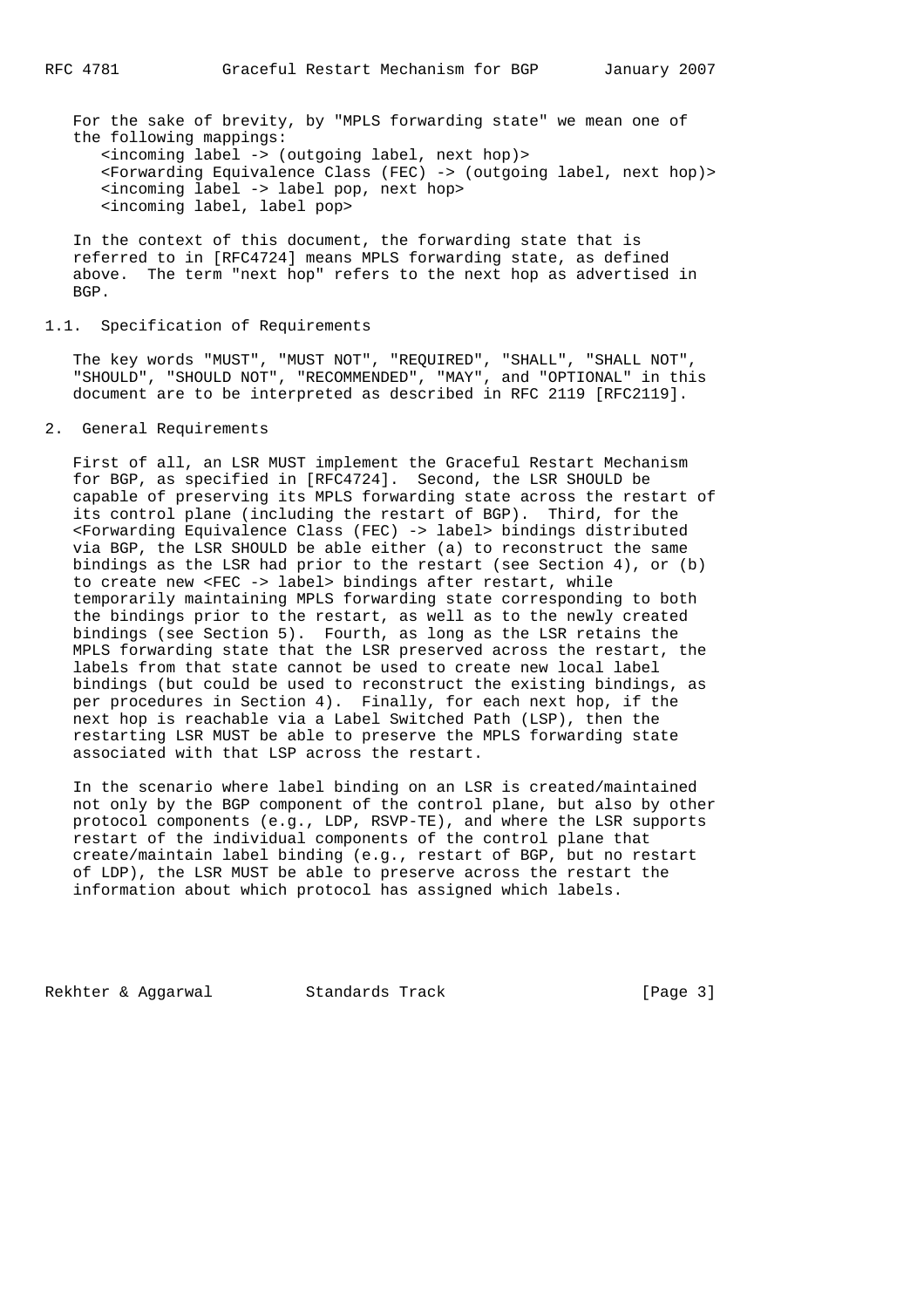After the LSR restarts, it MUST follow the procedures as specified in [RFC4724]. In addition, if the LSR is able to preserve its MPLS forwarding state across the restart, the LSR SHOULD advertise this to its neighbors by appropriately setting the Flag for Address Family field in the Graceful Restart Capability for all applicable AFI/SAFI pairs.

# 3. Capability Advertisement

 An LSR that supports the mechanism described in this document advertises this to its peer by using the Graceful Restart Capability, as specified in [RFC4724]. The Subsequent Address Family Identifier (SAFI) in the advertised capability MUST indicate that the Network Layer Reachability Information (NLRI) field carries not only addressing Information, but also labels (see [RFC3107] for an example of where NLRI carries labels).

4. Procedures for the Restarting LSR

 Procedures in this section apply when a restarting LSR is able to reconstruct the same <FEC -> label> bindings as the LSR had prior to the restart.

 The procedures described in this section are conceptual and do not have to be implemented precisely as described, as long as the implementations support the described functionality and their externally visible behavior is the same.

 Once the LSR completes its route selection (as specified in Section 4.1, "Procedures for the Restarting Speaker", of [RFC4724]), then in addition to the those procedures, the LSR performs one of the following:

## 4.1. Case 1

 The following applies when (a) the best route selected by the LSR was received with a label, (b) that label is not an Implicit NULL, and (c) the LSR advertises this route with itself as the next hop.

 In this case, the LSR searches its MPLS forwarding state (the one preserved across the restart) for an entry with <outgoing label, next hop> equal to the one in the received route. If such an entry is found, the LSR no longer marks the entry as stale. In addition, if the entry is of type <incoming label, (outgoing label, next hop)> rather than <Forwarding Equivalence Class (FEC), (outgoing label, next hop)>, the LSR uses the incoming label from the entry when advertising the route to its neighbors. If the found entry has no incoming label, or if no such entry is found, the LSR allocates a new

Rekhter & Aggarwal Standards Track [Page 4]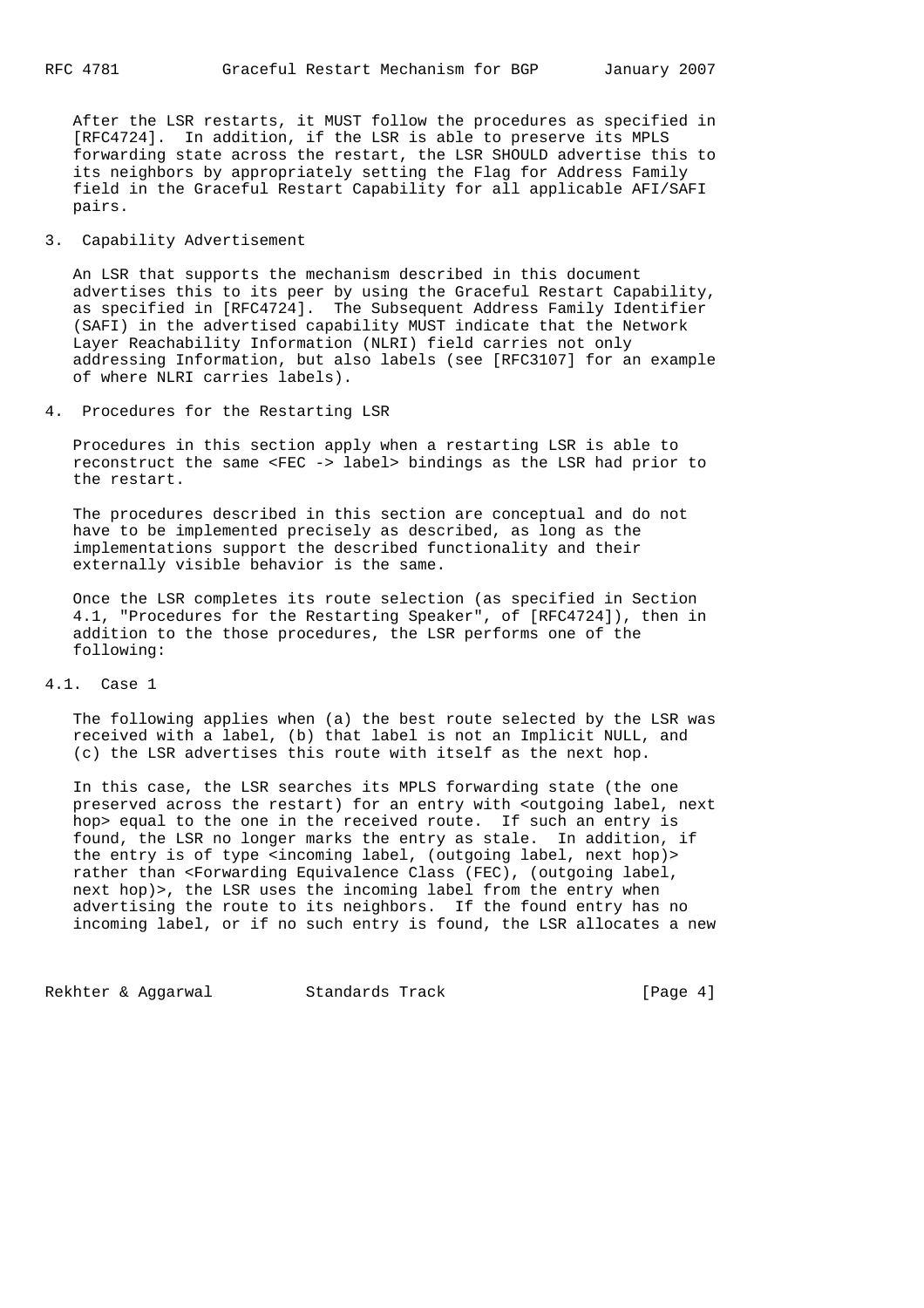label when advertising the route to its neighbors (assuming that there are neighbors to which the LSR has to advertise the route with a label).

# 4.2. Case 2

 The following applies when (a) the best route selected by the LSR was received either without a label, with an Implicit NULL label, or the route is originated by the LSR; (b) the LSR advertises this route with itself as the next hop; and (c) the LSR has to generate a (non- Implicit NULL) label for the route.

 In this case, the LSR searches its MPLS forwarding state for an entry that indicates that the LSR has to perform label pop, and the next hop equal to the next hop of the route in consideration. If such an entry is found, then the LSR uses the incoming label from the entry when advertising the route to its neighbors. If no such entry is found, the LSR allocates a new label when advertising the route to its neighbors.

 The description in the above paragraph assumes that the LSR generates the same label for all the routes with the same next hop. If this is not the case and the LSR generates a unique label per each such route, then the LSR needs to preserve across the restart not only <incoming label, (outgoing label, next hop)> mapping, but also the Forwarding Equivalence Class (FEC) associated with this mapping. In such a case the LSR would search its MPLS forwarding state for an entry that (a) indicates label pop (means no outgoing label), (b) indicates that the next hop equal to the next hop of the route, and (c) has the same FEC as the route. If such an entry is found, then the LSR uses the incoming label from the entry when advertising the route to its neighbors. If no such entry is found, the LSR allocates a new label when advertising the route to its neighbors.

#### 4.3. Case 3

The following applies when the LSR does not set BGP next hop to self.

 In this case, the LSR, when advertising its best route for a particular NLRI, just uses the label that was received with that route. And if the route was received with no label, the LSR advertises the route with no label as well. Either way, the LSR does not allocate a label for that route.

Rekhter & Aggarwal Standards Track [Page 5]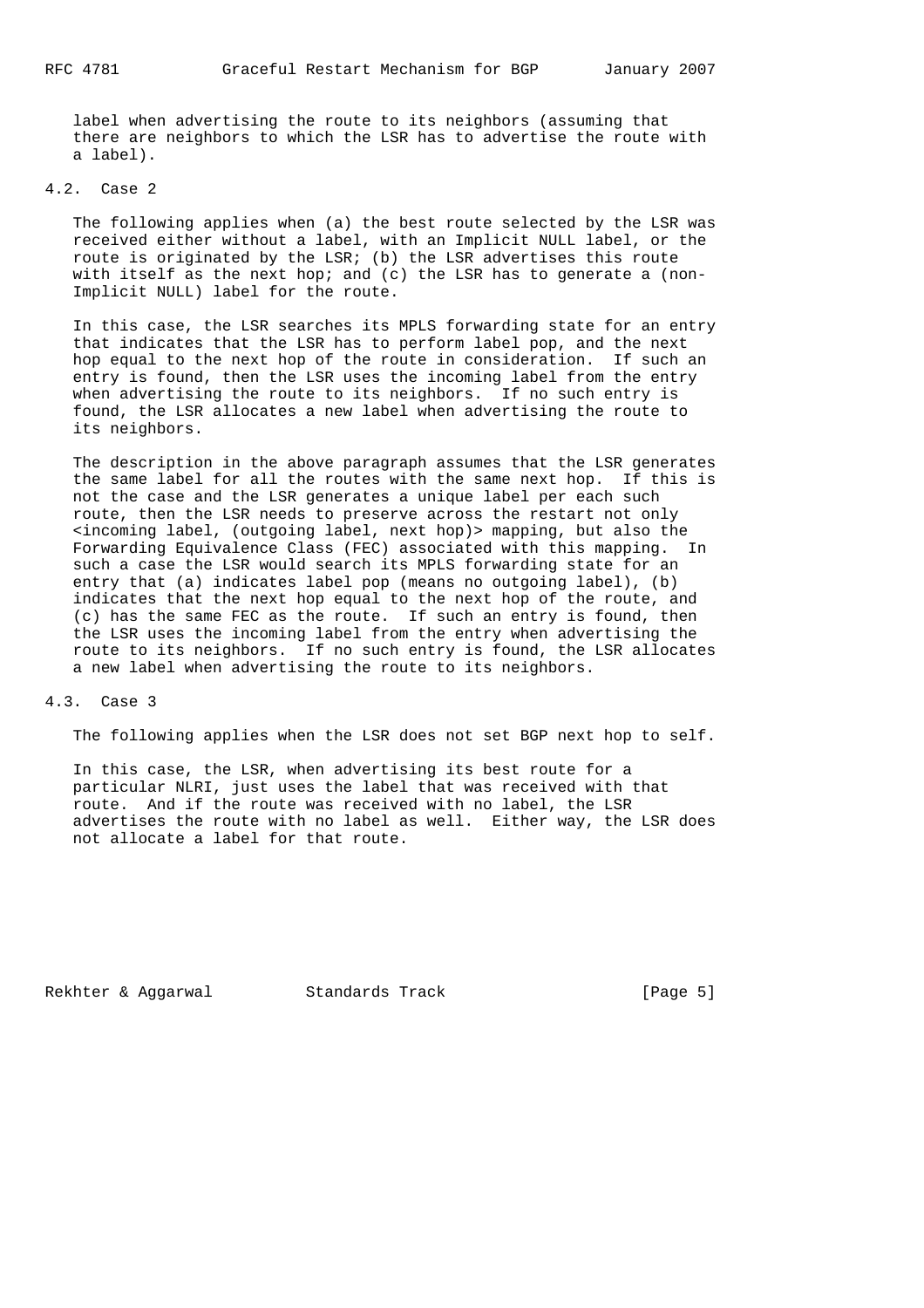5. Alternative Procedures for the Restarting LSR

 In this section, we describe an alternative to the procedures described in Section "Procedures for the restarting LSR".

 Procedures in this section apply when a restarting LSR does not reconstruct the same <FEC -> label> bindings as the LSR had prior to the restart, but instead creates new <FEC -> label> bindings after restart, while temporarily maintaining MPLS forwarding state corresponding to both the bindings prior to the restart, as well as to the newly created bindings.

 The procedures described in this section require that for the use by BGP graceful restart, the LSR SHOULD have (at least) as many unallocated labels as labels allocated for the <FEC -> label> bindings distributed by BGP. The latter forms the MPLS forwarding state that the LSR managed to preserve across the restart. The former is used for allocating labels after the restart.

 To create (new) local label bindings after the restart, the LSR uses unallocated labels (this is pretty much the normal procedure).

 The LSR SHOULD retain the MPLS forwarding state that the LSR preserved across the restart at least until the LSR sends an End-of-RIB marker to all of its neighbors (by that time the LSR already completed its route selection process, and also advertised its Adj-RIB-Out to its neighbors). The LSR MAY retain the forwarding state even a bit longer (the amount of extra time MAY be controlled by configuration on the LSR), so as to allow the neighbors to receive and process the routes that have been advertised by the LSR. After that, the LSR SHOULD delete the MPLS forwarding state that it preserved across the restart.

 Note that while an LSR is in the process of restarting, the LSR may have not one, but two local label bindings for a given BGP route - one that was retained from prior to restart, and another that was created after the restart. Once the LSR completes its restart, the former will be deleted. However, both of these bindings would have the same outgoing label (and the same next hop).

6. Procedures for a Neighbor of a Restarting LSR

 The neighbor of a restarting LSR (the receiving router terminology used in [RFC4724]) follows the procedures specified in [RFC4724]. In addition, the neighbor treats the MPLS labels received from the restarting LSR the same way that it treats the routes received from the restarting LSR (both prior and after the restart).

Rekhter & Aggarwal Standards Track [Page 6]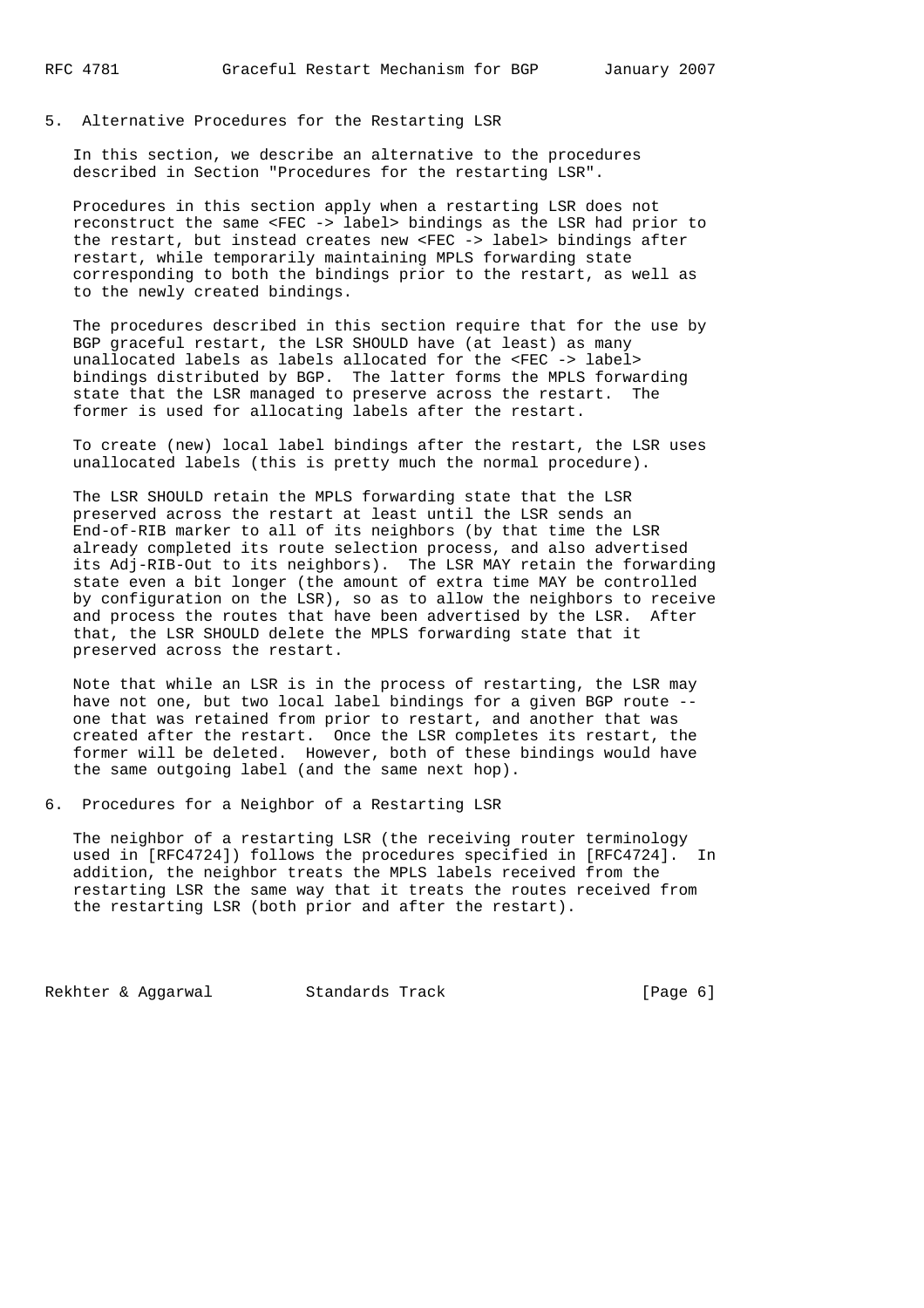Replacing the stale routes by the routing updates received from the restarting LSR involves replacing/updating the appropriate MPLS labels.

 In addition, if the Flags in the Graceful Restart Capability received from the restarting LSR indicate that the LSR wasn't able to retain its MPLS state across the restart, the neighbor SHOULD immediately remove all the NLRI and the associated MPLS labels that it previously acquired via BGP from the restarting LSR.

 An LSR, once it creates a binding between a label and a Forwarding Equivalence Class (FEC), SHOULD keep the value of the label in this binding for as long as the LSR has a route to the FEC in the binding. If the route to the FEC disappears and then re-appears again later, then this may result in using a different label value, as when the route re-appears, the LSR would create a new <label, FEC> binding.

 To minimize the potential misrouting caused by the label change, when creating a new <label, FEC> binding, the LSR SHOULD pick up the least recently used label. Once an LSR releases a label, the LSR SHALL NOT re-use this label for advertising a <label, FEC> binding to a neighbor that supports graceful restart for at least the Restart Time, as advertised by the neighbor to the LSR. This rule SHALL apply to any label release at any time.

7. Comparison between Alternative Procedures for the Restarting LSR

 Procedures described in Section 4 involve more computational overhead on the restarting router than do the procedures described in Section 5.

 Procedures described in Section 5 require twice as many labels as those described in Section 4.

 Procedures described in Section 4 cause fewer changes to the MPLS forwarding state in the neighbors of the restarting router than the procedures described in Section 5.

 In principle, it is possible for an LSR to use procedures described in Section 4 for some AFI/SAFI(s) and procedures described in Section 5 for other AFI/SAFI(s).

Rekhter & Aggarwal Standards Track [Page 7]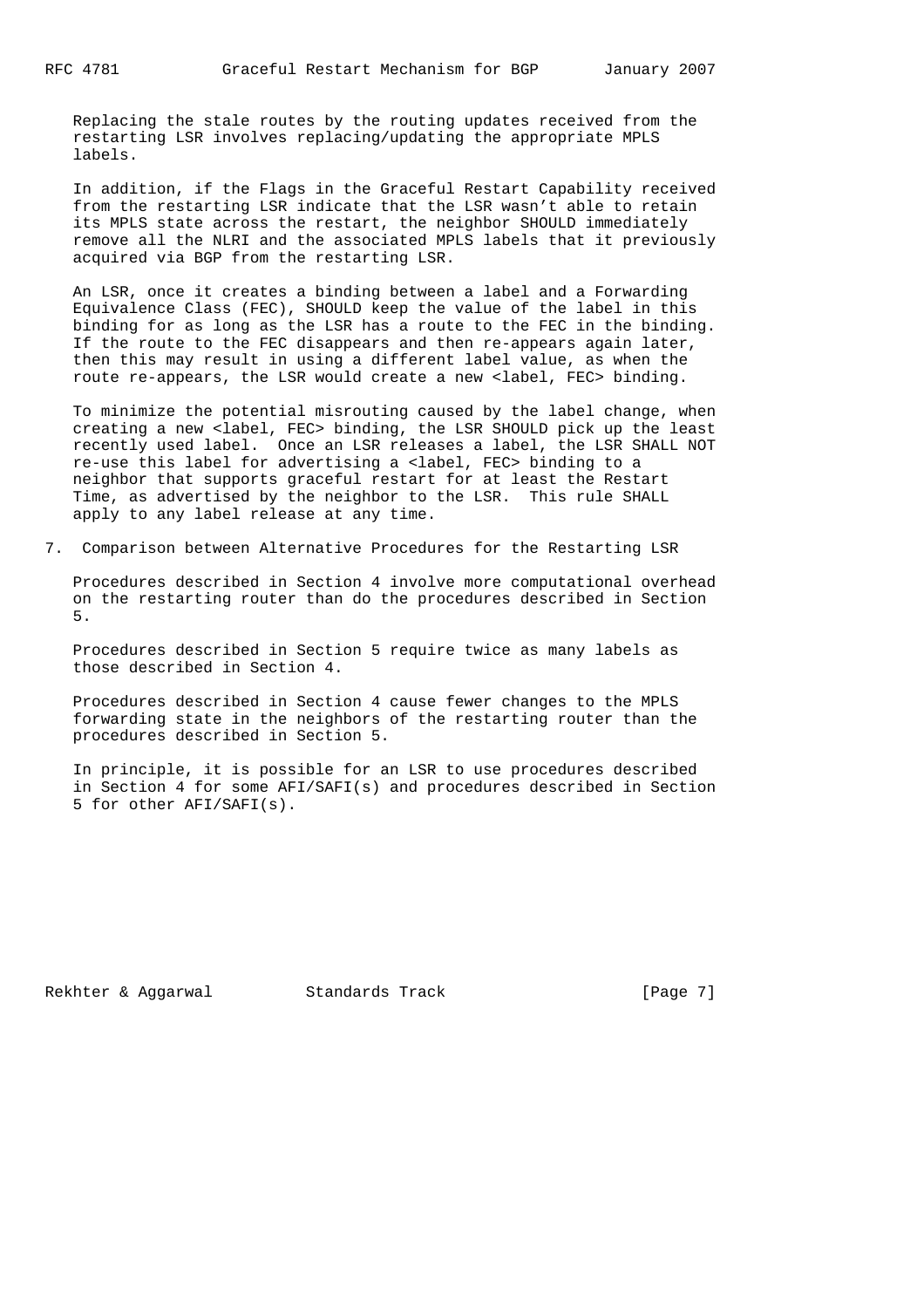8. Security Considerations

 The security considerations pertaining to the BGP protocol [RFC4271] remain relevant.

 In addition, the mechanism described here renders LSRs that implement it vulnerable to additional denial-of-service attacks as follows:

 An intruder may impersonate a BGP peer in order to force a failure and reconnection of the TCP connection, where the intruder sets the Forwarding State (F) bit (as defined in [RFC4724]) to 0 on reconnection. This forces all labels received from the peer to be released.

 An intruder could intercept the traffic between BGP peers and override the setting of the Forwarding State (F) bit to be set to 0. This forces all labels received from the peer to be released.

 All of these attacks may be countered by use of an authentication scheme between BGP peers, such as the scheme outlined in [RFC2385].

 As with BGP carrying labels, a security issue may exist if a BGP implementation continues to use labels after expiration of the BGP session that first caused them to be used. This may arise if the upstream LSR detects the session failure after the downstream LSR has released and re-used the label. The problem is most obvious with the platform-wide label space and could result in misrouting of data to destinations other than those intended; and it is conceivable that these behaviors may be deliberately exploited, either to obtain services without authorization or to deny services to others.

 In this document, the validity of the BGP session may be extended by the Restart Time, and the session may be re-established in this period. After the expiry of the Restart Time, the session must be considered to have failed, and the same security issue applies as described above.

 However, the downstream LSR may declare the session as failed before the expiration of its Restart Time. This increases the period during which the downstream LSR might reallocate the label while the upstream LSR continues to transmit data using the old usage of the label. To reduce this issue, this document requires that labels are not re-used until at least the Restart Time.

Rekhter & Aggarwal Standards Track [Page 8]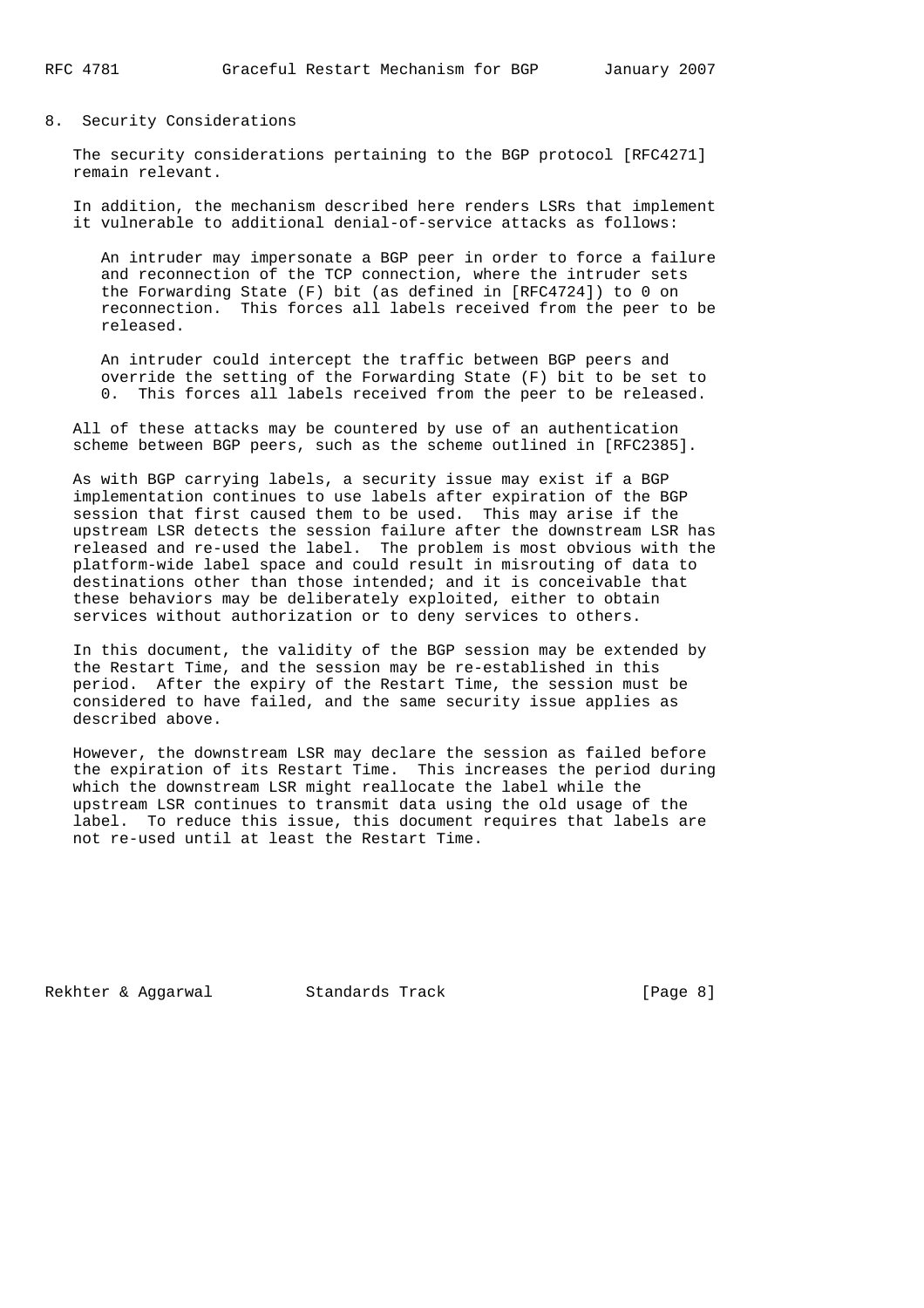# 9. Acknowledgments

 We would like to thank Chaitanya Kodeboyina and Loa Andersson for their review and comments. The approach described in Section 5 is based on the idea suggested by Manoj Leelanivas.

10. References

- 10.1. Normative References
	- [RFC2119] Bradner, S., "Key words for use in RFCs to Indicate Requirement Levels", BCP 14, RFC 2119, March 1997.
	- [RFC2385] Heffernan, A., "Protection of BGP Sessions via the TCP MD5 Signature Option", RFC 2385, August 1998.
	- [RFC4271] Rekhter, Y., Li, T., and S. Hares, "A Border Gateway Protocol 4 (BGP-4)", RFC 4271, January 2006.
	- [RFC4724] Sangli, S., Chen, E., Fernando, R., Scudder, J., and Y. Rekhter, "Graceful Restart Mechanism for BGP", RFC 4724, January 2007.
- 10.2. Informative References
	- [RFC3107] Rekhter, Y. and E. Rosen, "Carrying Label Information in BGP-4", RFC 3107, May 2001.

Authors' Addresses

 Yakov Rekhter Juniper Networks 1194 N.Mathilda Ave Sunnyvale, CA 94089

EMail: yakov@juniper.net

 Rahul Aggarwal Juniper Networks 1194 N.Mathilda Ave Sunnyvale, CA 94089

EMail: rahul@juniper.net

Rekhter & Aggarwal Standards Track [Page 9]